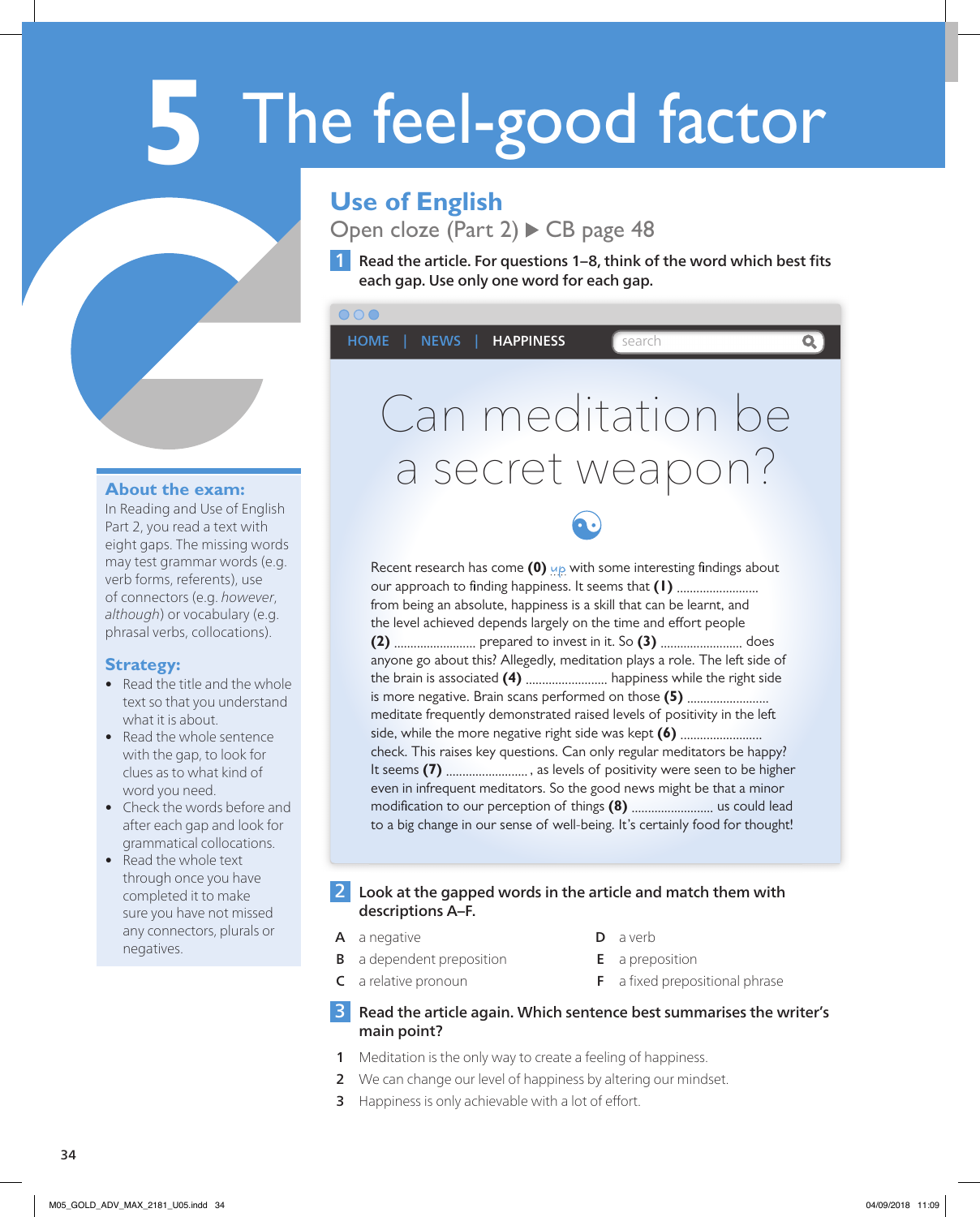# **The Speaking**<br>Long turn (I

Long turn (Part 2)  $\triangleright$  CB page 49

**1 09 Look at the task and the pictures. Which two** pictures would you choose? Listen to a candidate doing the task. Did she choose the same ones?

Look at the pictures. They show people experiencing special moments. Compare two of the pictures and say why these moments might be special for the people and how memorable these moments might be.



2 Complete the candidate's answer. Then listen again and check your answers.

I'd like to talk about these two pictures. In my opinion the people in both pictures are experiencing a feel-good moment. It's special for all of them but, obviously, for different reasons. The people are in contrasting locations, too. One looks as (1) .............................. it's in a cold place, in a lovely mountainous area, whereas the other is obviously hot. In both pictures the place **(2)** .......................... be very quiet but in the second I **(3)** ......................... the woman herself must stay quiet so as not to disturb the animals. The woman in the first picture is **(4)** ......................... with people we can't see, but from the way she looks, I'd **(5)** ......................... she's feeling proud about achieving something difficult. She certainly looks pretty pleased with herself. And this is just a(n) **(6)** ......................... but this **(7)** ......................... be the first time she's ever done anything so physically difficult, so it would be a very special moment for her. In the second picture the woman **(8)** ......................... very happy and excited. I **(9)** ......................... she's always wanted to go on a safari like this. I can't be **(10)** ......................... but I imagine this is probably a special moment for her because she's never seen such amazing animals close up before.

## **Listening**

Multiple choice (Part 3) CB page 50

- 1 **0** 10 You will hear an interview with Janet Wilson and Dave Edwards, who are both stand-up comedians. For questions 1–6, choose the answer (A, B, C or D) which fits best according to what you hear.
- 1 Janet's interest in stand-up comedy started because
	- A she was dissatisfied with normal performing roles.
	- **B** she enjoyed writing her own jokes and scripts.
	- C she knew it would fulfil her desire for a challenge.
	- D she felt it linked to her primary interest in acting.
- 2 How did Janet's parents react to her career?
	- A They hesitated about supporting her.
	- **B** They wished she had been more studious.
	- **C** They were pleased she was doing something she loved.
	- **D** They were concerned about the insecurity of it.
- 3 How does Dave feel when he's performing?
	- A frustrated by an unresponsive audience
	- **B** privileged to be able to make people happy
	- C tired by the effort of keeping people amused
	- D concerned when an audience doesn't like him
- 4 According to Dave, a successful comedian must A be a charismatic presence on stage.
	- **B** win lots of prestigious awards.
	- C be able to ignore unhelpful criticism.
	- D feel confident about growing as a performer.
- 5 What do Janet and Dave both think about the future of stand-up comedy?
	- A It will be increasingly competitive.
	- **B** Success may be harder to come by.
	- C The kind of material used could change.
	- **D** Comedians may have to become more professional.
- 6 When talking about her own future, Janet accepts/ realises she should
	- A be prepared for setbacks in her career.
	- **B** do some other work for financial reasons.
	- C develop a better stage presence.
	- **D** turn down offers to develop other skills.

**5**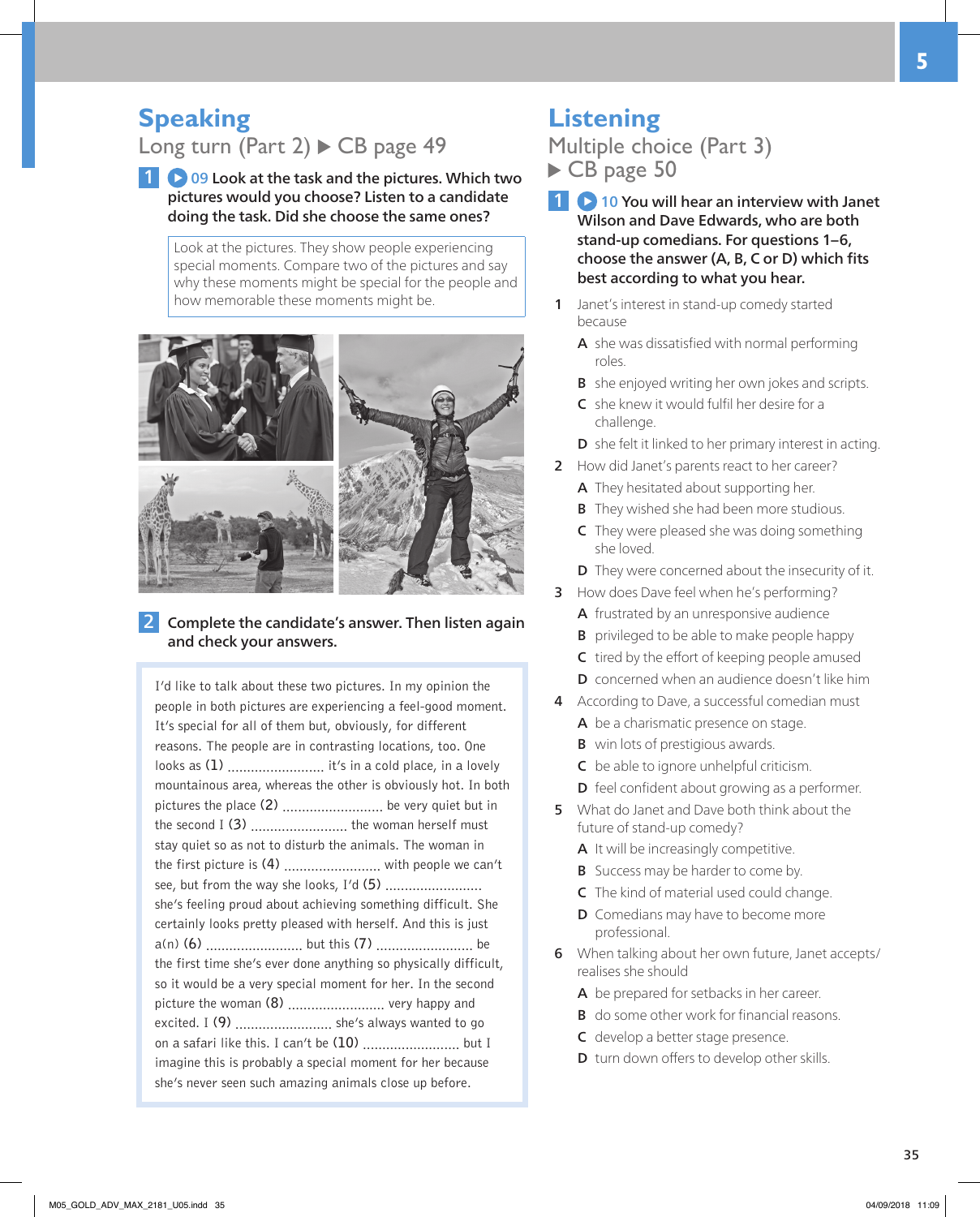## **Grammar**

## substitution and ellipsis  $\triangleright$  CB page 51

1 Replace the underlined words in the article with the words in the box.

doing that it one that  $(x2)$  them they  $(x2)$ 



Two of my friends recently adopted a dog. By **(1)** adopting a dog they have given me an insight into how animals can promote well-being. **(2)** My friends were happy enough before they brought Buster home but rarely have I seen anything bring so much joy into a home as he has.

It's unsurprising that greater health and happiness can come from caring for a pet. One research study tracked people working in stressful jobs who adopted cats or dogs; caring for **(3)** the cats or dogs lowered the person's blood pressure more effectively than medicine. People who own dogs tend to get more exercise than people without **(4)** a dog, and **(5)** exercise is a guaranteed way of boosting your health and happiness.

Having said **(6)** exercise is a guaranteed way to boost health and happiness, I would never suggest that families with young children should get a puppy or any similar pet; not because **(7)** getting a puppy is problematic in itself, but parents nowadays lead such busy lives that looking after a young animal is the last thing **(8)** parents want to worry about. But families can still benefit from the love of animals by adopting lower-maintenance pets such as fish or by helping out with other people's animals.

#### 2 There is one word missing in each conversation. Add it in the right place.

- **1 A:** Are you going to buy that car? **B:** No, I can't afford at the moment.
- 2 A: Do you think the trains will be busy this evening? B: I expect because it's always busy on a Friday.
- **3** A: People seem happier these days! B: Do you think? I hadn't noticed!
- 4 A: I'm going to Rome in the summer for a short holiday.
	- B: Really? So I! Maybe we'll be there at the same time.
- 5 A: Please tell Sue that I'll be late for the meeting. B: Of course I. What time will you get here?

## **Reading**

Multiple matching (Part 8) CB page 52

#### **About the exam:**

In Reading and Use of English Part 8, you match questions or statements to paragraphs or sections of a text.

#### **Strategy:**

- Read the text(s) quickly to get a general idea of the topic.
- Read through the questions and underline key words and phrases that may help you.
- Scan the text(s) to find parts with a similar meaning to what you have underlined. Remember that the words will not be the same.
- 1 Read the article on page 37. Which writer, A, B, C or D does NOT relate a concrete personal experience to exemplify a point of view?
- 2 Read the article again. For questions 1–10, choose from the sections A–D. You may choose any of the sections more than once.

#### Which writer

Describes the consequences of anticipated wealth or income?  $\boxed{1}$ 

Mentions an inherited trait?  $\boxed{2}$ 

Condemns some people's use of money

to manipulate others? **3** Mentions different interpretations of a

particular term? **4** 

Believes that experts do not tell us

anything new? **5** 

Refers to physical reactions to events?  $\boxed{6}$ 

Refers to money left outside the family?  $\boxed{7}$ Reinforces a point by using a comparison between two family members?  $\begin{array}{|c|c|} \hline \mathbf{8} \end{array}$ 

Mentions the need for money to alleviate



Comments that age has brought better understanding of a person's opinions?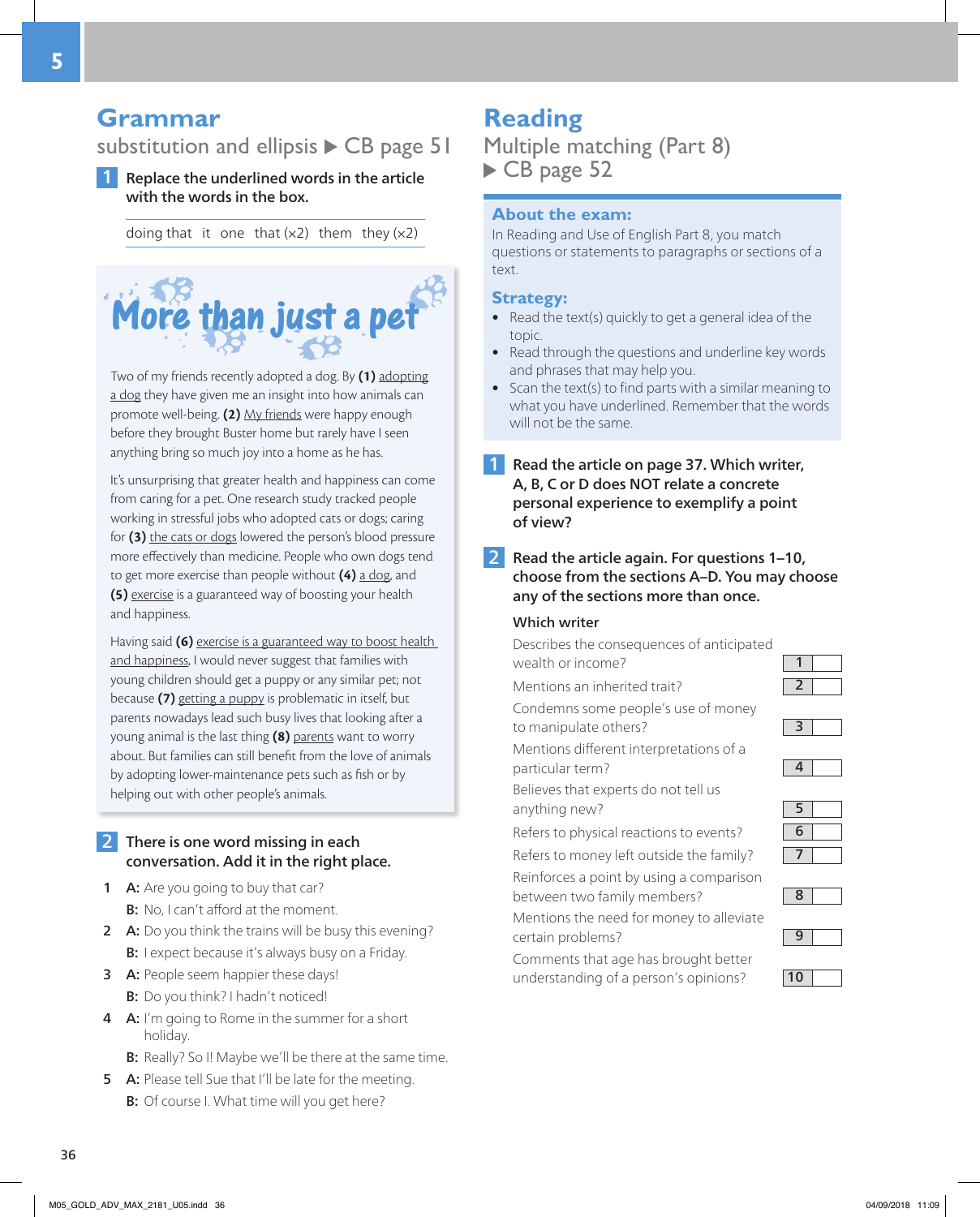$\circ$   $\circ$ 

HOME | FORUM | WEALTH & HAPPINESS **Search Search Search** 

## Secret of a happy life – *in our genes or in our pockets?*



#### **Four readers comment on the importance of wealth.**

#### **A**

Most of us tend to assume that having a good income which enables us to maintain a certain standard of living, with excess to use on luxuries for ourselves, is desirable. But does it make us happy? Experience tells me no. My uncle had an exceptionally high-powered job and he profited financially from it, but in no way would I describe him as a happy person – he was one of the grumpiest people I've ever met. He hoarded his money, spent the minimum necessary on himself, nothing on helping others, and after his death willed the whole fortune to an animal charity. In direct contrast, my uncle on my mother's side was generous to a fault with the money he earned from a similarly well-paid job. He too was single, but his view on the world was positive and his house was full of singing and laughter. I guess what I'm trying to say is that happiness may be partly in a person's genes, and partly in whatever life throws at them. Those of us with the gene will find something happy in life.

#### **B**

I have to admit that people who seriously debate the contribution that income can make to a person's overall feeling of well-being, and conclude that material possessions and having the wherewithal to buy them is *not* an indicator of happiness, really get under my skin. Of course everyone knows that all the wealth in the world can't make someone like or love you, or pay for miraculous cures for medical problems. And we've all met people who get really stressed because they need to work so hard to sustain the lifestyle that money has brought them. They certainly aren't particularly happy. We don't need surveys and scientific projects to tell us that, surely? But equally, we don't need anyone to tell us that having enough money to maintain good health or at least pay for the treatments and care we need when we are suffering is clearly very important. It's a fact of life. Whatever fancy language psychologists may use to tell us that money doesn't make us happy, a lack of money can definitely make life hard!

#### **C**

My grandmother used to say 'money is the root of all evil', which I couldn't really get my head round when I was a child. Now, however, I can see what she meant, although I think the saying exaggerates the point, as all sayings do. I'd just like to point out how devastating the expectation of money can be on a family. I was brought up to believe that in life you reap what you sow – i.e. you work, you earn, you live – what you

earn is yours. I want my parents to use their money while they're alive, not to leave it to me when they die. That is why I get upset when I see people who plan their lives around an expected inheritance, and the ruptures this can create within a family are horrifying. My best friend's father took his own brother to court because he thought the division of the inheritance from their parents was unfair. It caused such a rift in the family that they haven't spoken for ten years. What is that all about? And the way that controlling people use money to bribe family members to act in certain ways, threatening to disinherit them if they act otherwise – it's simply beyond my understanding.

#### **D**

In my opinion happiness, or being happy, isn't a state of mind, I think it's the wrong choice of word. For me the word *happiness* conjures up more a series of moments when – to be a little poetic – your heart lifts or feels full. To give a couple of examples, it's like when you watch a friend get married and you almost cry because it makes you feel so good, or when you get the best possible results in a test and you want to punch the air and shout 'Yes!' So, when you get these surveys or questionnaires and experts commenting about whether money brings happiness or things like that I feel that they're considering the wrong question. Isn't it more about contentment or comfort? And it's all relative anyway, as far as I'm concerned. Some people, whether they're billionaires with considerable inherited wealth, or those surviving on very little money, will always find things that will make them feel good.

#### **3** Find words and phrases in the article that match meanings 1–8.

- 1 collected/cluttered (section A)
- 2 almost too liberal with money (Section A)
- **3** the funds/finances (Section B)
- 4 irritate (Section B)
- **5** at the same time (Section B)
- 6 understand something complex (Section C)
- **7** a division/gap (Section C)
- 8 needs to be seen in context (Section D)

37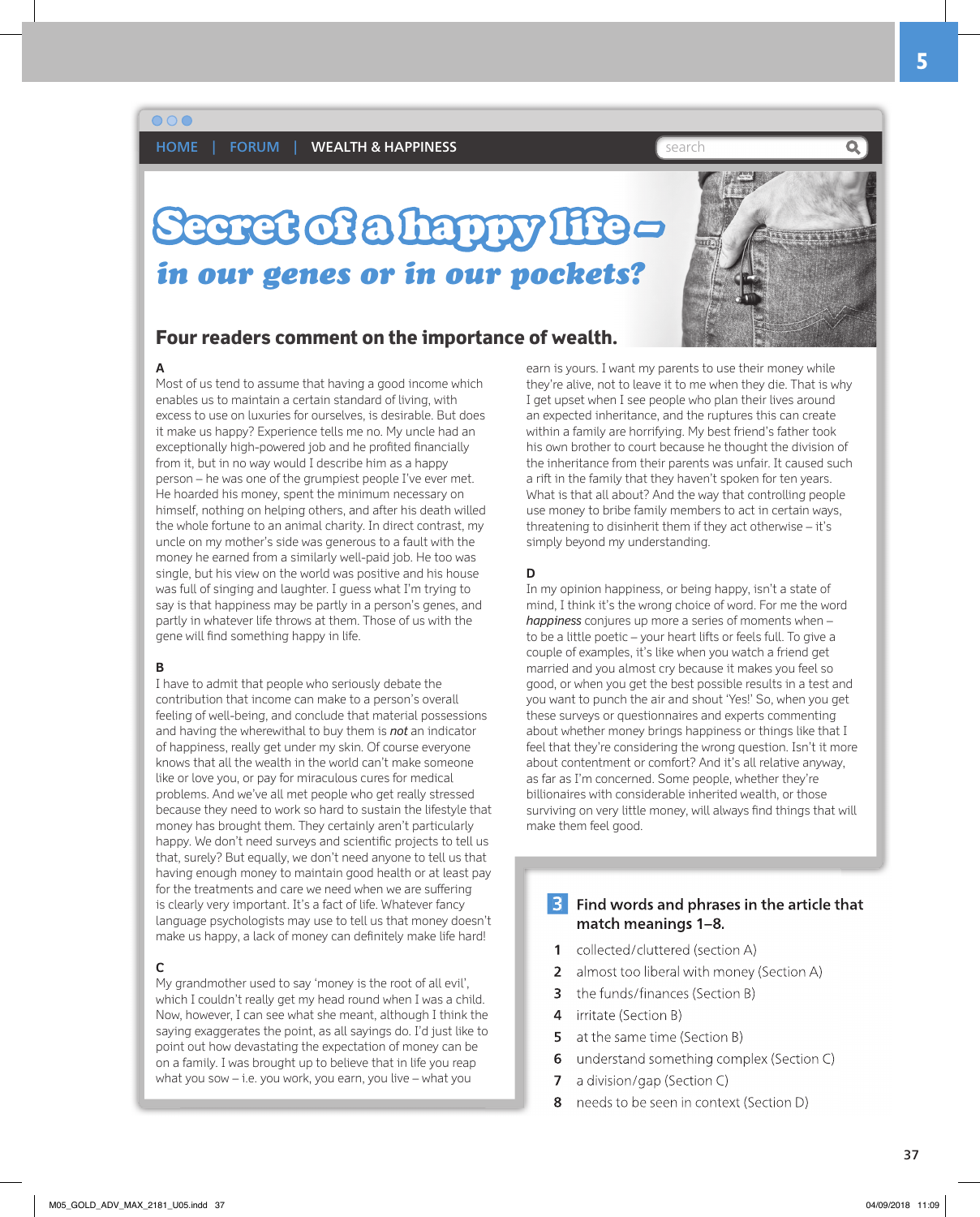## **Grammar**

### hypothetical meaning  $\triangleright$  CB page 54

#### Complete the sentences with the correct form of the verb in brackets.

- 1 I wish I .............. (*own*) a pet I'd probably feel happier.
- 2 If only they .............. (*give*) me the chance to organise the party next week – I'd be good at it.
- 3 It's high time people .............. (*start*) appreciating the good things in life.
- 4 I wish I .............. (*go*) to see that comedian in the theatre last week – the reviews were great.
- 5 If only I .............. (*not get*) involved with the project!
- 6 I wish I .............. (*can improve*) my dancing technique but it's hard.
- 7 I'd rather my brother .............. (*not play*) his music so loudly in the evenings.
- 8 It's high time we .............. (*leave*), otherwise we'll be late for the party.
- 2 Complete the second sentence so that it has a similar meaning to the first sentence, using the word given. Do not change the word given. You must use between three and six words, including the word given.
- 1 I think you have waited long enough to make your decision. **HIGH**

It .................................................. your decision. 2 I regret changing my job last year. WISH I .................................................. my job last year.

- 3 I wish I had been more polite to my boss when I spoke to her. **ONLY**
- If .................................................. politely to my boss. 4 Getting up early every morning is so difficult and I
- hate it! **PREFER** I .................................................. later every morning!
- 5 I prefer to decide everything myself instead of asking Paul. **RATHER** I .................................................. the decisions myself instead of asking Paul.
- 6 I made a mistake with my choice of course to study.

#### **WISH**

I .................................................. different course to study.

## **Vocabulary**

prefix *mis-* and false opposites CB page 55

**1** Replace the underlined words with the correct form of the words in the box. Use the prefix *mis-*.

behave fortune interpret give lead trust print understand

- 1 That young boy is always behaving badly he needs to be taught some manners.
- 2 She's had a lot of  $bad$  luck recently she deserves better.
- 3 I didn't understand exactly what she wanted, so I bought the wrong thing.
- 4 I don't trust that salesman I don't think he always tells the truth.
- 5 Some advertising doesn't tell the whole truth in fact, it quite often deceives people.
- 6 It's often possible to not understand the correct meaning of a person's body language.
- 7 Books in digital form often have printing mistakes in them.
- 8 I had a lot of doubts about whether it was a good idea to write to him.

### sentence adverbs  $\triangleright$  CB page 56

2 Complete the sentences with the adverbs in the box.

happily hopefully oddly enough sadly understandably unfortunately

- 1 ............................., the couple meet again years later and the love affair continues.
- 2 ..........................., no one sees the murder although it happens in a very public place.
- 3 ..........................., there will be another series next year but nothing has been announced so far.
- 4 ............................, the victim is scared of walking down that street again.
- 5 ..........................., I haven't seen the sequel, so I can't comment on it.
- 6 ..........................., the dog has to be put down at the end of the film.